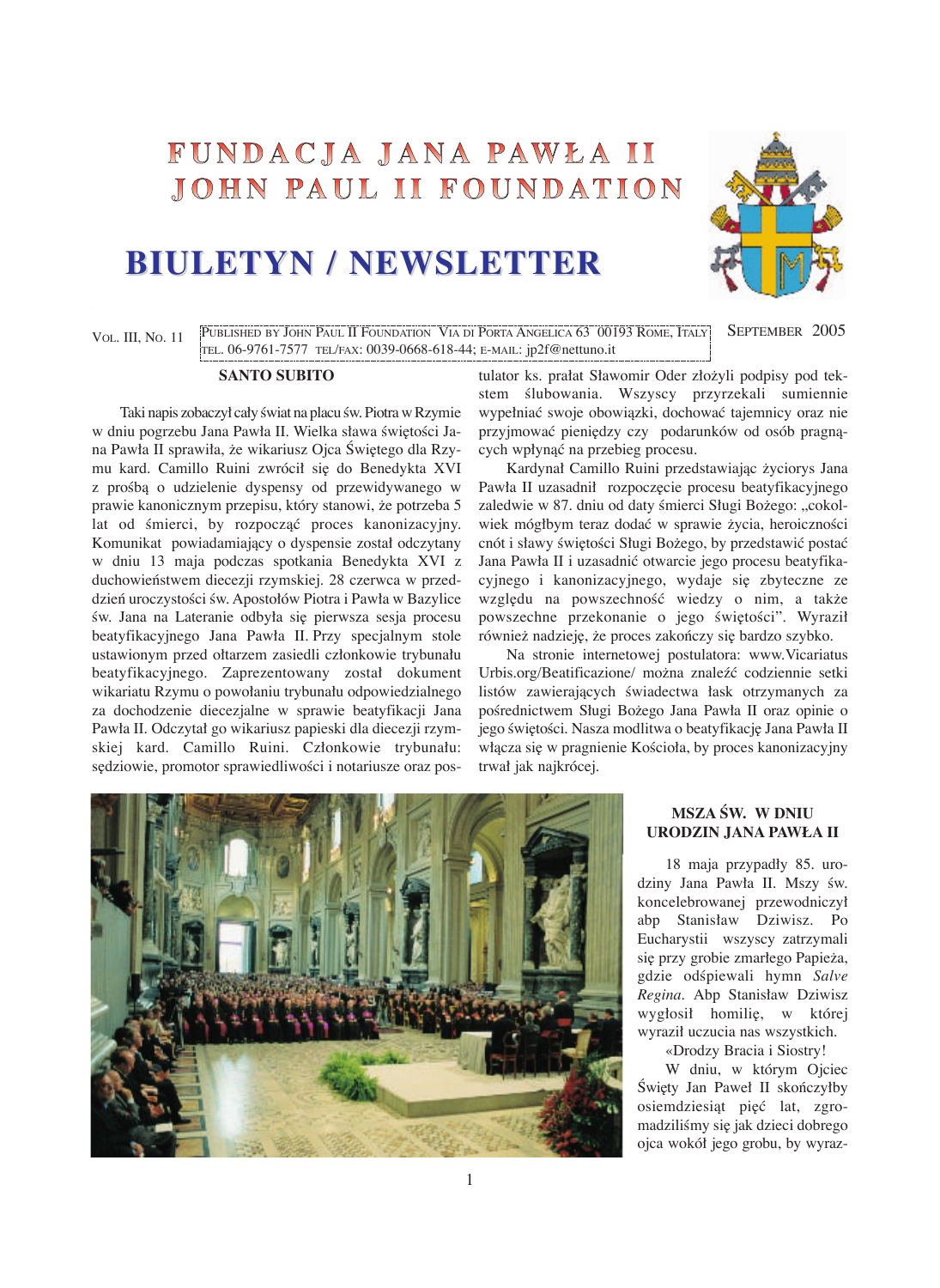ić nasze przywiązanie, naszą tęsknotę i wdzięczność. Czynimy to w sposób najbardziej skuteczny, łàczàc w tajemnicy eucharystycznej wszystkie te nasze uczucia z miłością Chrystusa - tą miłością, którą Jan Paweł II przyjmował w každej sytuacji, dobrej czy złej, i wiernie jà odwzajemniał až po ostatnie tchnienie. I tak wszystkie nasze wspomnienia, wszystkie myśli i wszystkie wzruszenia stają się naprawdę ofiarą Bogu przyjemną, ofiarą dziękczynną.

Tak, właśnie dziś pragniemy podziękować Panu za dar, jakim było žycie naszego Papieža Jana Pawła II, i za to, že dana nam była łaska i radość razem z nim żyć.

Dziękujemy Panu za mocną wiarę, jaką żył Papież, który nie tylko wzywał, by otworzyç drzwi Chrystusowi, ale sam jako świadek przemierzał świat, pukając do serc. Jak wiele z nich udało mu się otworzyć na oścież przed Chrystusem! Widzimy to nieustannie również po jego świątobliwej śmierci.

Dziękujemy Bogu za nadzieję Jana Pawła II, za spojrzenie sięgające wieczności, za jego ręce złożone do modlitwy w imieniu každego i každej z nas, w imieniu całego Kościoła i całej ludzkości.

Zaśpiewajmy *Gloria* za jego ojcowską miłość do nas i do wszystkich ludzi na świecie, za wszystkie gesty czułości, miłosierdzia i błogosławieństwa.

Ojcze Święty, co roku byliśmy przy Tobie 18 maja, jeśli nie osobiście, to przynajmniej myślą i modlitwą. Nie mogło nas zabraknąć i dziś.

Przyszliśmy razem z papieżem Benedyktem XVI, dla którego jesteś «drogim Papieżem», by Ci podziękować i prosić, byś nas nie opuszczał, byś dał nam odczuć, że nas kochasz i że będziesz nam nadal błogosławił.

Ojcze Święty, módl się wciąż za nas, aby nasze serca były zawsze otwarte, szeroko otwarte przed Chrystusem.»

#### **SANTO SUBITO**

The entire world saw this slogan in St. Peter's Square the day of the funeral of Pope John Paul II. The great fame of John Paul II's sanctity inspired the Vicar for Rome, Cardinal Camillo Ruini, to petition Pope Benedict XVI to dispense

for the investigation to be conducted in the diocese in the matter of the beatification of John Paul II. It was read by the Papal Vicar for the Diocese of Rome, Cardinal Camillo Ruini. The members of the tribunal: the judges, the promoter of justice, the notaries, as well as the postulator, Msgr. Slawomir Oder, signed the document. They all took an oath that they will faithfully fulfill their responsibilities, maintain secrecy, and accept no money or gifts from those who may wish to influence the work of the tribunal.

Cardinal Camillo Ruini presented a biography of John Paul II as a basis for the beginning of the beatification process just 87 days after the death of the Servant of God: "Whatever I might be able to add to this biography, the heroic virtues and fame for holiness of this Servant of God, to define the person of John Paul II in order to justify the opening of this beatification and canonization process seems to be unnecessary in light of all that is known about him and the universal conviction about his sanctity." He also expressed hope that the process will be completed very quickly. One can view the hundreds of letters that are sent via e-mail to the Postulator recording the many graces received through the intercession of the Servant of God John Paul II together with statements about his sanctity (www. VicariatusUrbis.org/Beatificazione/). We add our prayers that the process of canonization will be as short as possible.

Translated by Fr. Walter Ziemba, Orchard Lake

#### **MASS AT THE GRAVE OF JOHN PAUL II ON HIS BIRTHDAY**

May 18th marked the 85th birthday of Pope John Paul II. Archbishop Stanislaw Dziwisz was the principal celebrant at a Mass that was offered in St. Peter's. After the Mass all of the participants visited the grave of the Holy Father and sang the SALVE REGINA. Archbishop Dziwisz delivered the homily, which expressed the sentiments of everyone:

"Dear Brothers and Sisters,

from the Canonical requirement to wait 5 years before the process of canonization can begin. The communication of the dispensation was read on May 13th during the meeting of Benedict XVI with the clergy of Rome. The first session of the beatification process took place on June 28th, the vigil of the Feast of SS. Peter and Paul, in the Basilica of St. John Lateran. The members of the beatification tribunal were seated at a special table in front of the altar. The Roman Vicariate presented a document about the establishment of the tribunal responsible

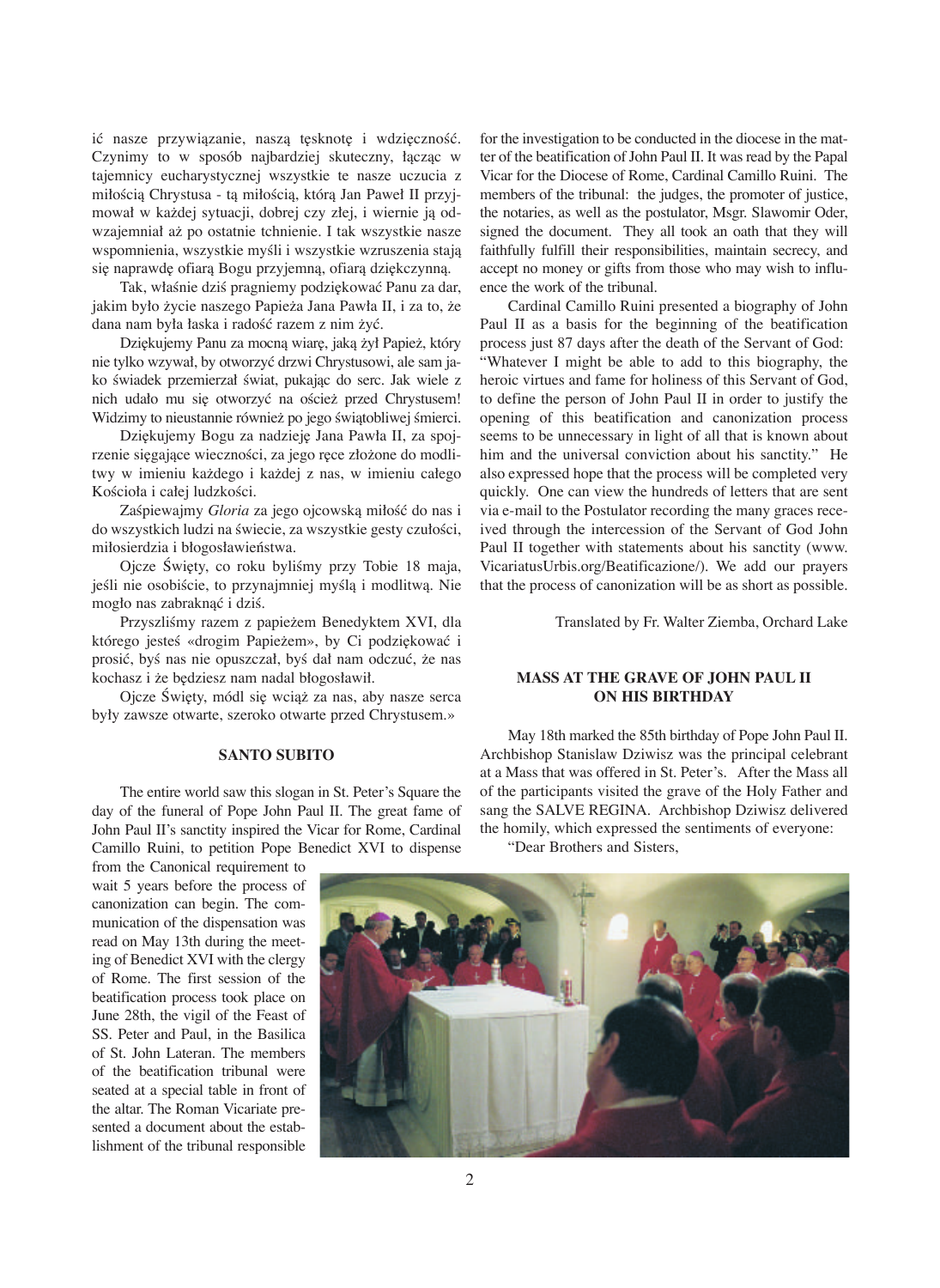On the day that Pope John Paul II would have marked his 85th birthday, we are gathered here at his grave as faithful children of a good Father to express our attachment, our longing, and our gratitude to him. We do this in a most appropriate manner by interweaving these emotions with the Eucharistic mystery and the love for Christ – that love that John Paul II included in every situation – good or bad – and that he faithfully and mutually extended even to his last breath. And so all of our memories, all of our thoughts and emotions really become a pleasing offering to God, an offering of gratitude.

Indeed, today we wish to thank the Lord for the gift that was the life of our Holy Father John Paul II, and for the grace and joy that was given to us to live with him.

We thank the Lord for that strong faith by which the Pope lived. He not only beckoned all to open the doors to Christ, but was himself a witness in the world seeking all to open their hearts. How many hearts he opened wide to Christ! We continue to see this continually since his holy death.

We thank God for the hope of John Paul II, for his vision that reached all the way to eternity, for his hands folded in prayer for each one of us, in the name of the whole Church and all of mankind.

Let us intone a GLORIA for his fatherly love for us and for all in the whole world, for all of his acts of sensitivity, of mercy, and of benediction.

Holy Father, every year we were with you on May 18th, if not personally, then at least in thought and prayer. We must be here with you today.

We came together with Pope Benedict XVI, for whom you are the "Dear Pope," to thank you and to ask you not to leave us, to know that you love us and that you will continue to bless us.

Holy Father, never cease to pray for us, that our hearts will always be open, open wide for Christ.

Translated by Fr. Walter J. Ziemba, Orchard Lake

# **A HOLY MASS OFFERED FOR THE LATE POPE JOHN PAUL II ACCORDING TO INDONESIAN TRADITION**

There is a custom in Indonesia to believe that after a person dies he still continues to pray. This idea was demonstrated by Pope John Paul II, who was sick and died, but still continued to bless the people. When the Pope was sick, millions of people from all over the world prayed for the Holy Father. Millions came for the funeral, and many came to visit his grave and pay their respect. In a way, even though the Pope has died, he continues his presence in souvenir shops, hotels, restaurants, and in many other places. Although John Paul II has died, I think that he still wishes to bless the Indonesian people, and we as Friends of the Pope John Paul II Foundation will continue to work for his cause. In accord with our custom in Indonesia we will pray for John Paul II and in 40 days offer a Mass for his intentions. We will also pray for our new Pope, Benedict XVI, offer a Mass for his intentions, and pray for the Indonesian people of Nias Island, where they just had an earthquake, and many people lost their homes, schools, and churches.

After our meetings and discussions we decided to have the Mass on May 13, 2005. We chose this date because it was the day when Pope John Paul II was shot. The Archbishops and Bishops of Indonesia supported the idea and joined the Friends for this Mass. There are about 250 members in the Indonesian Friends of the Foundation. The Mass took place in the ballroom of the Mahakam Hotel, where we decorated two big pictures of John Paul II and Benedict XVI. We used the chalice and ciboria which were used by John Paul II. The altar was decorated with jasmine flowers, whose scent John Paul noticed during his visit to the Jakarta Cathedral. The Friends choir sang during the Mass. The limited space in the ballroom forced us to have a small altar and not too many priests. The main celebrant was Archbishop P. Turang from Kupang; others were Archbishop P. C. Mandagi from Amboina, Archbishop M. D.

Situmorang, OFMCap., from Padang, Archbishop Y. G.

Mencuccini, CP, from Sangau, Fr. Glinka, Fr. Terry, Fr. Rantinus, and 2 priests from Poland. There was a total of 300 people. After Mass we showed the DVD supplied by Msgr. Stefan, IN LOVING MEMORY OF JOHN PAUL II. The collection at Mass amounted to \$20,000,00. This was given to Fr. Rantinus for the diocese of Sibolga.

I should add that one of our friends wishes to make a donation to build a school. Dinner was served after Mass at 6:00 PM and ran until 11:00 PM. Each guest received a photo and medal of John Paul II and a photo of Benedict XVI.

Jongky F. Januar



3

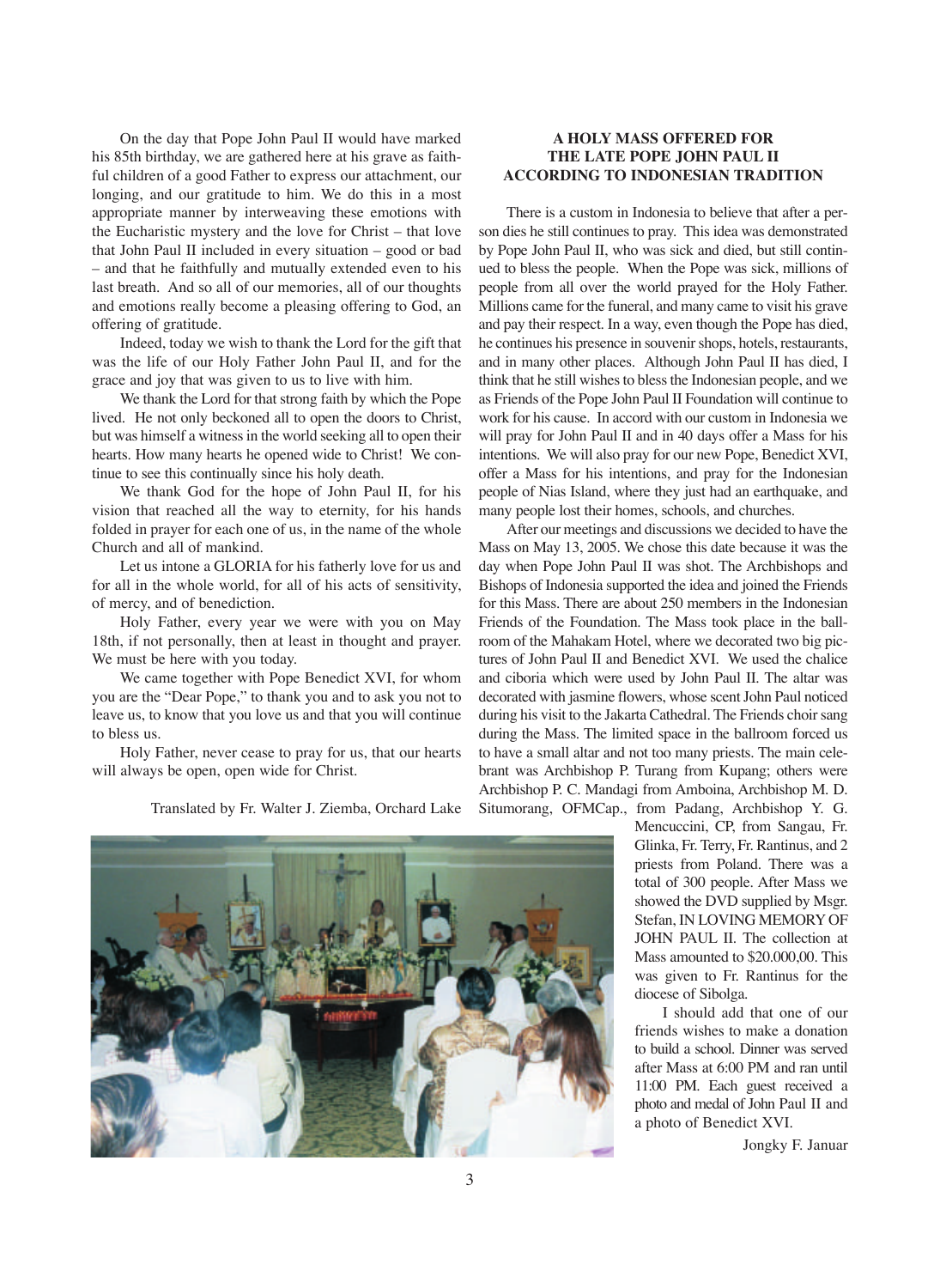# **PARYSKIE KOŁO PRZYJACIÓŁ FUNDACJI JANA PAWŁA II - PAPIESKIMI ÂLADAMI PO POLSCE**

Program został opracowany niezwykle bogato. Warszawa, Żelazowa Wola, Częstochowa, Oświęcim, Kraków, Wadowice, Kalwaria Zebrzydowska, Wieliczka, Chochołów, Zakopane, Dębno Podhalańskie, spływ Dunajcem, Sandomierz, Lublin, Kazimierz Dolny, Wilanów, Warszawa. Pośród blisko czterdziestu uczestników podróży było trzydziestu Francuzów, mających niewiele wspólnego z polskością. Ich pierwsze wrażenie? Zaskakujące nieco dla nas, zakompleksionych Polaków - Polska jest krajem czystym, Polska się buduje, Polska jest młoda, rodzinna. Są takie miejsca na ziemi, jak pewne dni w kalendarzu. Te miejsca przeżywa się inaczej - jak większe czy mniejsze święta, jak ważne rocznice albo zwykłe imieniny. W tych miejscach jest po prostu coś uroczystego. Zaczęliśmy od Warszawy: Stare Miasto, Nowy Świat, Krakowskie Przedmieście, Zamek Królewski, Grób Nieznanego ðołnierza, koncert w dworku Szopenowskim przežyte jak wizyta u bliskich. Przed niedzielnym wieczorem jeszcze te chwile skupienia i zmagania się z myślami przed grobem ks. Jerzego Popiełuszki - w oczach mamy znane zdjęcie Jana Pawła II klęczącego przed tym marmurowym głazem (zbrodni pamieć nie chce dotykać).

Kraków - metropolia, która od biskupa Stanisława do kardynała Karola Wojtyły i ciàgle jeszcze zawiera w swoich zbolałych kamieniach całą kulturę tej wierności. W Collegium Maius Uniwersytetu Jagiellońskiego, w galerii portretów, ten Ojca Świętego od dawna już podpisany jest Jan Paweł Wielki. Polska jest wierna. Wierna temu wielkiemu Człowiekowi, temu prorokowi, któremu oręże serca i słowa wystarczyło, by wtedy kiedy w narodach słabły juž nadzieje, pycha pochyliła głow∏. Wierna i słusznie dumna. Nie ma chyba miasta, wažniejszego miejsca, gdzie by nie postawiono jeszcze pomnika Janowi Pawłowi II, nie nazwano najwažniejszych ulic czy placów jego imieniem.

Byliśmy i my w Polsce jakby jeszcze bardziej dumni z naszego zaangażowania w dzieło papieskie. Dzięki organizatorom czuliśmy się wszyscy nie jak turyści, ale jak szczególnie serdecznie przyjmowani goście. Tak było w katedrze diecezji warszawsko-praskiej, gdzie ks. abp Sławoj Głódê przyjął naszą grupę najpierw nadzwyczajnym koncertem Orkiestry Symfoników Warszawskich, połàczonych chórów, Epifania i Sonante, i solistów wykonujàcych *Stabat Mater* Antonina Dworzaka, a następnie kolacją w nastrojowych, gotyckich podziemiach katedry. Tak było, kiedy dany nam był rzadki przywilej zwiedzenia Pałacu Prezydenckiego i uczestniczenia tam w Mszy św. sprawowanej w kaplicy, w której był Ojciec Święty i gdzie jeden z klęczników ozdobiony jest teraz insygniami Jana Pawła II. I tak też przyjęci byliśmy na niedzielnej Mszy św. w katedrze polowej Wojska Polskiego. Tak było nade wszystko w Lublinie, w studenckim Domu Jana Pawła II, gdzie mieszkają stypendyści Fundacji Jana Pawła II. Ksiàdz dyrektor Ryszard Krupa nadał tej naszej wizycie charakter szczególnie uroczysty. Mszę św. celebrowanà w nowoczesnej kaplicy domu studenckiego przez jednego z pionierów Fundacji, ks. profesora Mariana Radwana i ks. Ryszarda Krup∏, koncelebrowało jeszcze pięciu innych kapłanów, byłych stypendystów Fundacji. Ks. profesor M. Radwan zaszczycił nas znakomitym kazaniem po francusku. Studenci przygotowali śpiewy chóralne i modlitwy w ich ojczystych językach. Do tego święta przyłączył się pan mecenas Maciej Bednarkiewicz, członek Rady Administracyjnej Fundacji oraz delegacja Koła Przyjaciół Fundacji z Warszawy na czele z panià prezes, Ewà Bednarkiewicz. Wieczór rozmów, śpiewów i tańca z młodzieżą studencką, pełną uroku i wdzięku, pozwolił powiedzieć jednemu z nas: "jeszcze nie wszystko stracone". Jest jeszcze nadzieja na prawdziwą wolność, na miłość... Może właśnie tam, gdzie jeszcze niedawno w ukryciu podtrzymywano w sercach zakazany ognik prawdy, zajaśnieje światło dla tych, którzy o nim zapomnieli, wpatrzeni w swój własny cień.

Codzienność była jednak bardziej turystyczna niż pielgrzymkowa. Bo wszystko, prawie wszystko - ale o tych kilku nieszczęśliwych "brakach" zapomnieliśmy - dawało najpełniejszą satysfakcję. Tak hotele jak restauracje czy oberže. Prestižowe czy tradycyjne, ludowe.

Zapomniane lub niedoceniane skarby Polski renesansowej, barokowej, architektury drewnianej - obiekty wpisane na listę światowego dorobku kultury. Potem cmentarz zakopiański, Wieliczka, spływ Dunajcem - słońce, cisza, góry i woda. Nie sposób opisaç wszystkiego. A fakt, že grupa była ogromnie sympatyczna i uśmiechnięta jest tej podróžy ukoronowaniem.

Christian Pierragnes

### **PAPIEþ JAN PAWEŁ II PO RAZ DRUGI W SZTOKHOLMIE…**

Tak katolicki biskup Sztokholmu, Anders Arborelius OCD krótko określił wystawę filatelistyki papieskiej Jana Pawła II, zorganizowanà przez Polski Instytut w stolicy Szwecji przy współpracy Towarzystwa Przyjaciół Fundacji Jana Pawła II w Sztokholmie i Ośrodka Dokumentacji i Studium Pontyfikatu Jana Pawła II w Rzymie. W istocie rzeczy o to chodziło organizatorom wystawy, aby po szesnastu latach od historycznej wizyty Jana Pawła II w Szwecji (to wydarzenie przypominało zdjęcie na okładce folderu wystawy, przedstawiające Ojca Świętego wychodzącego z katedry św. Eryka w Sztokholmie w dniu 8 czerwca 1989 r.), na nowo przybliżyć tamtejszej społeczności dokonania dwudziestopi∏cioletniej posługi papieža z Polski, a zwłaszcza jego niestrudzone zaangażowanie w sprawy Kościoła i świata.

Wystawę, zatytułowaną "Papież Pielgrzym", zorganizowano w siedzibie Polskiego Instytutu przy Villagatan 2 w Sztokholmie i možna było jà oglàdaç od 22 stycznia do 20 lutego 2005 roku. W gruncie rzeczy była to nowa odsłona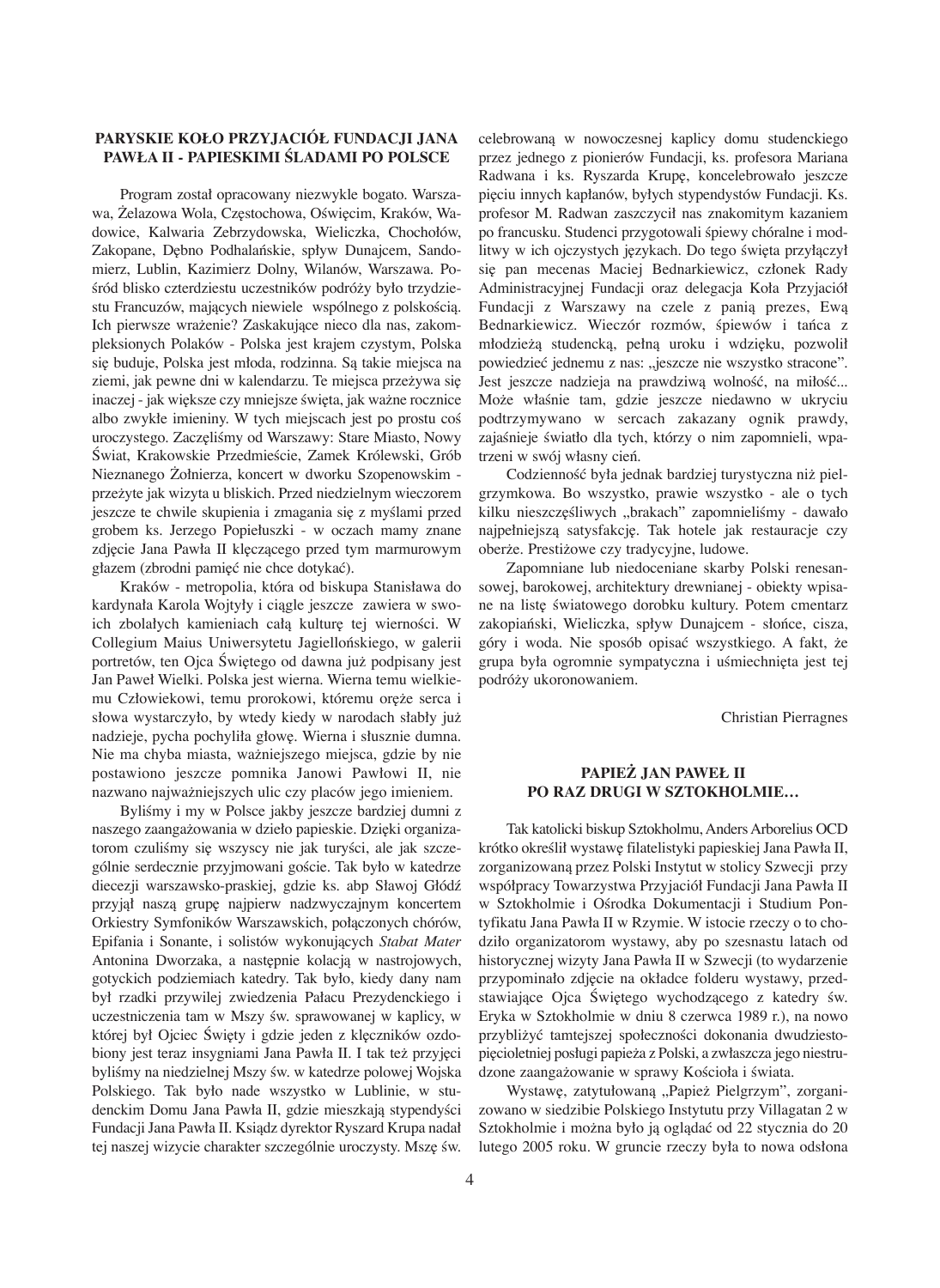wystawy zorganizowanej jesienią 2003 roku, równocześnie przez Pałac Prezydenta RP w Warszawie i Ośrodek Dokumentacji Pontyfikatu Jana Pawła II w Rzymie pod merytorycznym nadzorem ks. prof. Waldemara Chrostowskiego i przy artystycznej i technicznej pomocy Muzeum Narodowego w Warszawie. Wśród licznych gości, którzy w sobotnie popołudnie 22 stycznia 2005 roku zaszczycili swoją obecnością uroczystość otwarcia wystawy naležy wymieniç: ambasadora RP w Szwecji Marka Prawd∏, konsula generalnego RP w Szwecji Stefana Skawinę, wspomnianego już biskupa Kościoła katolickiego Andersa Arboreliusa OCD, przedstawicieli duszpasterstwa Polaków w Szwecji z ks. rektorem Polskiej Misji Katolickiej w Szwecji Marianem Chojnackim SDB, autora papieskiej kolekcji filatelistycznej ks. prof. Waldemara Chrostowskiego, prezes Towarzystwa Przyjaciół Fundacji Jana Pawła II w Sztokholmie Bogusławę Zaniewicz-Dybeck, która włožyła całe serce i ogromny wysiłek aby doszło do realizacji wystawy w szwedzkiej stolicy, oraz dyrektora Ośrodka Dokumentacji i Studium Pontyfikatu Jana Pawła II ks. Jana Główczyka. Realizacja tej wystawy była możliwa dzięki wielkiej życzliwości i zaangażowaniu dyrektora Polskiego Instytutu w Sztokholmie Piotra Cegielskiego i czuwającej nad technicznym wykonaniem wystawy w pomieszczeniach Instytutu Krystyny Bochenek.

Uroczystości otwarcia towarzyszyła świąteczna atmosfera, a zabierający głos podkreślali doniosłość tego wydarzenia. Dyrektor Instytutu Piotr Cegielski, w krótkim wprowadzeniu, podkreślił rolę jaką osoba Jana Pawła II odgrywa w sprawach polskich na arenie międzynarodowej. Ambasador RP w Szwecji, Marek Prawda, wyraził wielką radość, że po dwóch tak symbolicznych dla osoby Jana Pawła II miejscach gdzie dotychczas odbyła się wystawa - Warszawie i Rzymie - przyszedł czas na Sztokholm, gdzie pamięć po pielgrzymce z 1989 roku nadal jest žywa. Stefan Skawina, konsul generalny RP w Szwecji zwrócił uwagę na wyjątkową rolę jaką osoba Jana Pawła II odgrywa w integracji środowisk polskich žyjàcych na emigracji. Biskup Anders Arborelius OCD, oprócz wyžej przytoczonej opinii na temat wystawy, mówił o uniwersalnych wartościach pontyfikatu Jana Pawła II. Zauważył, że pielgrzymki Jana Pawła II po świecie, o których na początku wypowiedziano tyle krytycznych słów, okazały się zbawienne dla budowania międzynarodowej wspólnoty kościelnej, przyczyniały się do przezwyciężania uprzedzeń i podziałów oraz do budowania solidarności i pokoju. Ks. prof. Waldemar Chrostowski zauwažył, že przy pomocy tak małych druków, jakimi sà znaczki pocztowe, można również pisać i utrwalać historię osób, instytucji i wielkich wydarzeń, jak to się stało w przypadku pontyfikatu Jana Pawła II. W końcu ks. Jan Główczyk zaznaczył, że filatelistyka światowa wiele miejsca poświęca osobie Jana Pawła II i doskonale dokumentuje wažniejsze wydarzenia jego pontyfikatu, a język filatelistyki ze względu na swoją uniwersalność doskonale nadaje się do tego, by o Następcy św. Piotra mówić do wszystkich, niezależnie od przynależności narodowej, kulturalnej czy religijnej.

Wystawa została pomyślana jako wyraz szacunku i uznania dla dokonań Ojca Świętego i bez wątpienia pokazuje ich miarę. W 1620 znaczkach z 123 krajów zaprezentowanych na wystawie zapisana jest historia wažnych wydarzeń i przemian jakie dokonały się, gdy na Stolicy św. Piotra zasiadał Papiež z Polski. W nich, jak w zwierciadle, odbija się ten Wielki Pontyfikat naznaczony modlitwą, ogromną pracą i cierpieniem, przesiąknięty duchem pasterskiej troski i osobistym urokiem Papieža Wojtyły. Ogromna liczba wydawnictw pocztowych poświęconych Janowi Pawłowi II jest dowodem świadczącym o niezwykłej popularności i oddziaływaniu Ojca Świętego oraz o wielkim poszanowaniu dla jego osoby ze strony rządów, państw, instytucji religijnych i społecznych z całego świata.



Znaczki pocztowe są tylko małymi kolorowymi drukami pocztowymi, choç cz∏sto stanowià małe dzieła sztuki. Towarzysząc międzyludzkiej korespondencji i przekraczajàc granice kontynentów, państw, kultur i religii przyczyniają się bez wàtpienia do wymiany duchowej i kulturalnej, do dzielenia się bogactwem wiedzy, doświadczenia i zdobyczy myśli ludzkiej. O tej roli znaczka mówił niegdyś Jan Paweł II do filatelistów:

**"Znaczek pocztowy mo−e si∏ przyczynić do budowania tych wi∏zi, przyjaêni oraz przedsi∏wzi∏ć, które**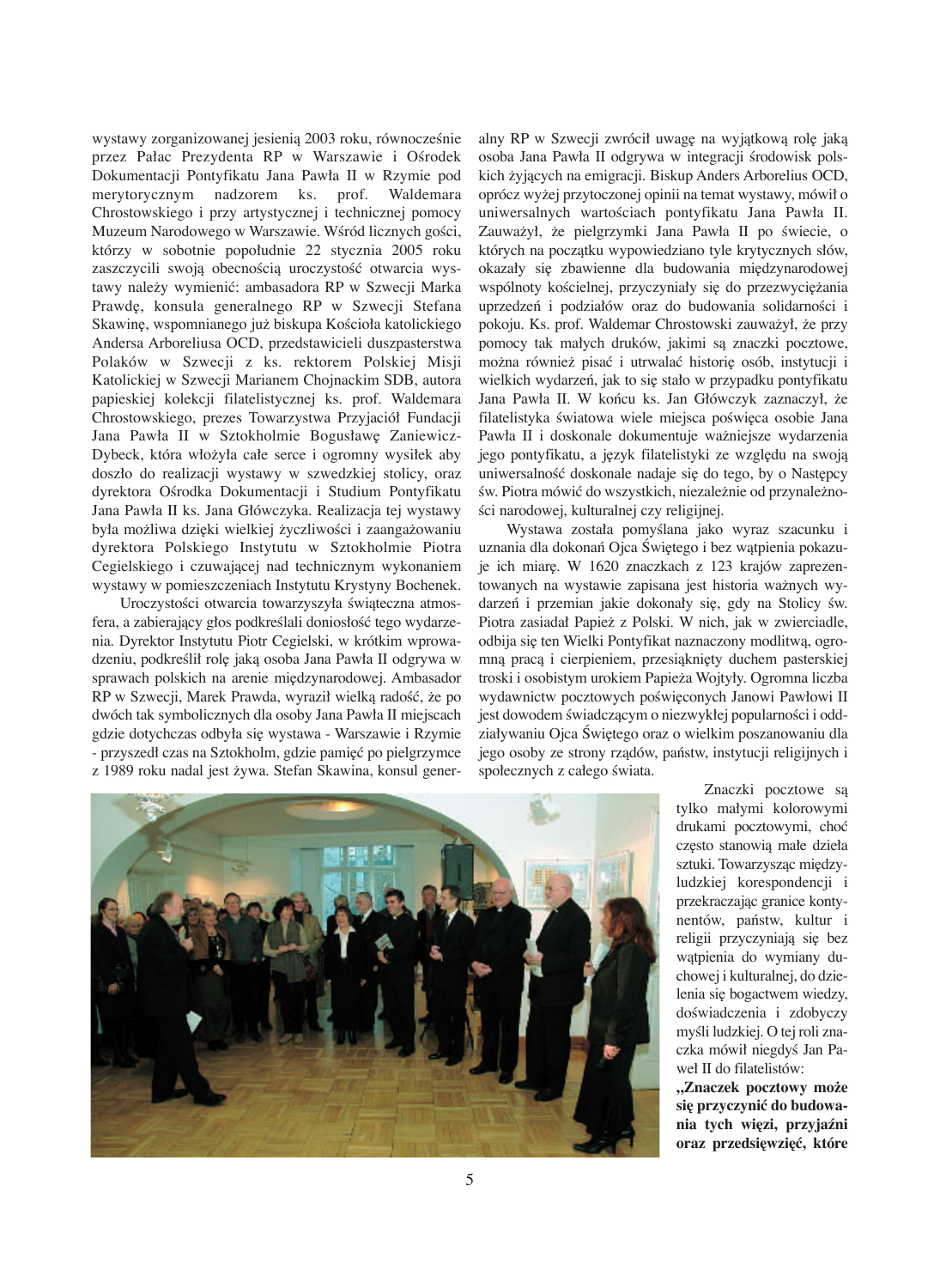# **wyra−ajà wspólne i powszechne pragnienie zgody i pokoju".**

Organizatorzy wystawy filatelistyki papieskiej Jana Pawła II podjęli się tego przedsięwzięcia również dlatego, aby zdefiniowana wyżej funkcja znaczka mogła się realizować, gdyż nie sposób wskazać dziś człowieka poza Janem Pawłem II, który zrobiłby więcej dla łączenia ludzi dobrej woli na całym świecie.

### **SUMMER UNIVERSITY OF POLISH CULTURE ROME 2005**

The Polish Pilgrim Home in Rome hosted the l9th consecutive Summer University of Polish Culture this past summer. The program and theme for every year is different in order to respond to the expectations of the students who wish to come to know and deepen their knowledge of Polish culture. This year's sessions were different from those of the past because of the death of Pope John Paul II on April 2, 2005. The students experienced the Pope's absence at St. Peter's Basilica during the Mass that was offered at the Hungarian Chapel in the lower crypts of the Basilica. The Mass was offered in the intention of an early beatification of the Servant of God, Pope John Paul II. This was followed by a visit to his grave. There was ample time for reflection, prayer, and a spirit of gratitude to God for every day of Pope John Paul II's pontificate and for the privilege of the students' annual personal visit with the Holy Father. The group lingered for a while in St. Peter's Basilica, which had no other visitors, and allowed for a deeper appreciation of its artistic and religious significance. Outdoors it was raining. The students were on their way to St. Peter's Square for the weekly General Audience with the new Pope at 10:30 A.M. The rain stopped about 10:00 A.M. This was the day the students met with two Popes: John Paul II and Benedict XVI. This experience marked the beginning of the XIX Summer University of Polish Culture organized by the Pope John Paul II Foundation.

The theme of the three-week program was: "The Contribution of Polish Culture to the Cultures of Europe and America." Seventy-five individuals, including the teachers, participated in the program. They came from 7 countries: Australia, Belorus, Canada, Lithuania, Poland, U.S.A., and Great Britain. The days of classroom lectures were interwoven with one-day trips to visit Rome, Assisi, Monte Cassino, and Pompeii, as well as Orvieto and Bagnoreggio. Evenings were spent singing Polish songs. New friendships were made. The students also learned about the activities of the Pope John Paul II Foundation. Thirteen students earned 44 credits which they can add to their education in the United States and Canada.

The lectures were conducted in Polish and in English, but no formal courses in the Polish language were offered. Polish was used in daily conversations, and its beauty was highlighted in many of the public presentations. In most instances the students do not have opportunity to speak in Polish in their own countries. A special artistic program was prepared for presentation at the Polish Cemetery at Monte Cassino and in Assisi.

Archbishop Stanislaw Dziwisz, who was named Archbishop of Krakow by Pope Benedict XVI, resided in the Polish Home during the Summer University. He offered the daily Mass attended by the students in the Polish Home Chapel and provided many opportunities for personal con-



versations and visits.

The students experienced the beauty of Polish culture in many different ways. These included lectures about Polish literature, art, film and theatre, history, economic conditions in Poland, life of the Polonia, music, and the teachings of Pope John Paul II.

These lectures inspired the students to seek out evidence of the presence of Polish culture in the world. Two artistic presentations by Izabela Drobotowicz-Orkisz also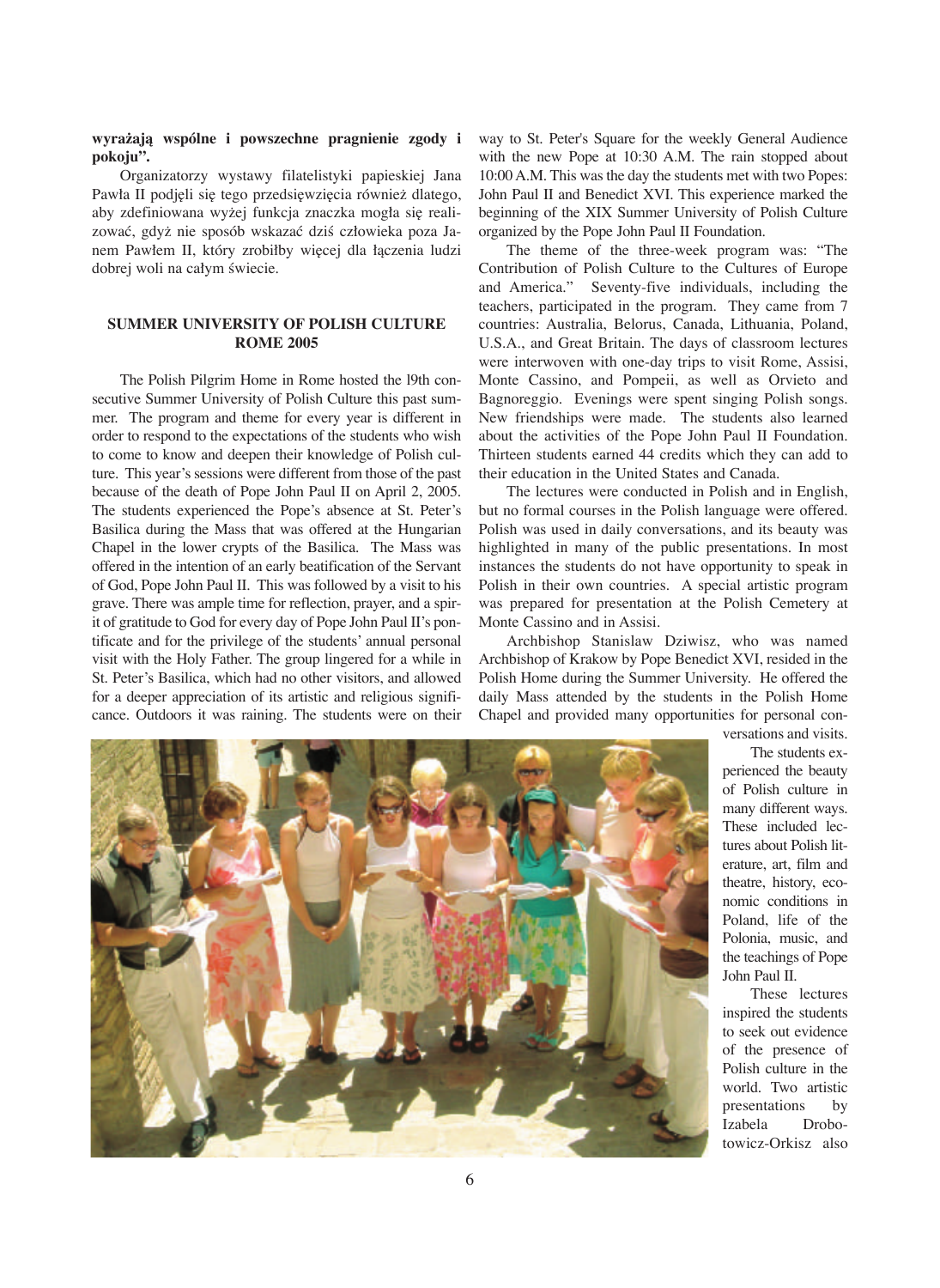contributed to this appreciation: "The Roman Triptych" and "The Nation is from the Spirit" – texts from Cyprian Norwid, Karol Wojtyla, Julian Tuwim, and others. Culture is the living presence of a nation and its history. As the Summer University comes to an end, everyone begins to think about next year, enriched by this year's experiences and suggestions of the participants. Information about the program for next year will be published in January of 2006.

Translated by Fr. Walter J. Ziemba, Orchard Lake

#### **POPE JOHN PAUL II'S SECOND VISIT TO STOCKHOLM**

Catholic Bishop Anders Arborelius, OCD, of Stockholm used these few words to describe the philatelic exhibit related to Pope John Paul II that was organized by the Polish Institute in Stockholm with the cooperation of the Friends of the John Paul II Foundation in Stockholm and the Documentation and Research Center in Rome. The organizers of the exhibit wished to mark the sixteenth anniversary of the historic visit of Pope John Paul II to Sweden (the cover of the folder for the exhibit presented a picture of Pope John Paul II exiting the Cathedral of St. Eric in Stockholm on June 8, 1989) by bringing the Holy Father back to visit Sweden through this exhibit and showing the accomplishments of twenty-five years of pontificate of the Pope from Poland with emphasis on his untiring efforts for matters of the Church and the world. The exhibit was entitled "The Pilgrim Pope" and was located at the headquarters of the Polish Institute on Villagatan in Stockholm from January 22 to February 20, 2005. This exhibit was a new version of the exhibit that had been organized in the fall of 2004 by the Palace of the President of Poland in Warsaw and the Documentation and Research Center of the Pontificate of Pope John Paul II in Rome under the capable direction of Rev. Prof. Waldemar Chrostowski with the artistic and technical assistance of the National Museum of Warsaw. Distinguished guests who were present for the opening on Saturday, January 22, 2005, included the Polish Ambassador to Sweden, Mark Prawda, Polish Consul General in Sweden Stefan Skawina, the Catholic Bishop of Stockholm Anders Arborelius, OCD, representatives of the Polish clergy in Sweden, headed by the Rector of the Polish Catholic Mission, Rev. Marian Chojnacki, SDB, the creator of the papal philatelic exhibit, Rev. Prof. Waldemar Chrostowski, the president of the Chapter of Friends of the Pope John Paul II Foundation in Stockholm, Boguslawa Zaniewicz-Dybeck, who dedicated much time and effort to make the exhibit possible, and the Director of the Documentation and Research Center of the Pontificate of Pope John Paul II, Rev. Jan Glowczyk. The exhibit was made possible by the efforts of Piotr Cegielski, Director of the Polish Institute in Stockhom, and Krystyna Bochenek, who oversaw the technical aspects and location of the exhibit in the Polish Institute.

A holiday spirit permeated the opening of the exhibit and the various speakers emphasized the value and importance of the event. Piotr Cegielski, Director of the Institute, emphasized the importance of the work of John Paul II in Polish matters in the international arena. Marek Prawda, Polish Ambassador in Sweden, expressed his great joy that after the exhibit had been viewed in Warsaw and Rome it came time for Stockholm, where the memory of the papal visit in 1989 still lives. Stefan Skawina, Polish Consul General in Sweden, emphasized the key role that John Paul II played in the integration of Polish settlements abroad. Bishop Anders Arborelius, OCD, spoke about the universal values of the Pontificate of Pope John Paul II. He noted that the Pope's pilgrimages to the world, at first criticized, proved to be the salvation for the building up of the international Church, to contribute to the elimination of prejudice and divisions, and to this day serve as instruments of solidarity and peace. Rev. Prof. Chrostowski observed that the history of persons, institutions, and great events can be made permanent by such a small item as a postage stamp. This is what happened with the pontificate of Pope John Paul II. In conclusion, Fr. Glowczyk noted that many postage stamps from around the world have been dedicated to the person of John Paul II. They document the more important events of his pontificate. The "language" of stamps through its universality lends itself perfectly to speak to everyone about the successor to St. Peter – no matter their nationality, culture, or religion.

The exhibit had for its purpose to express respect and recognition for the accomplishments of the Holy Father and, without a doubt, demonstrates their importance. The exhibit included 1620 stamps from 123 countries. It recorded the history of the main events that occurred during the pontificate of the occupant of the Chair of St. Peter – the Pope from Poland. The stamps reflect as in a mirror this great pontificate that included prayer, great labor and suffering, a deep pastoral spirit, and the personal concern of Pope Karol Wojtyla. The great number of published stamps dedicated to John Paul II is proof of his unusual popularity and influence, as well as, the great respect of governments, countries, and religious and social institutions from around the whole world.

Postage stamps are but small coloured postal prints, but often they represent small works of art. As instruments of interpersonal correspondence they cross the boundaries of continents, countries, cultures, and religions. They share rich knowledge, experience, and the treasure of human thought. Pope John Paul II once spoke about this role of stamps to philatelists: "The postage stamp can contribute to the creation of a bond, of a friendship, and of undertakings which express the universal desire for harmony and peace."

The organizers of the papal exhibit of stamps wished to fulfill the above purpose of stamps because beyond John Paul II there is no person who did more to unify people of good will in the world.